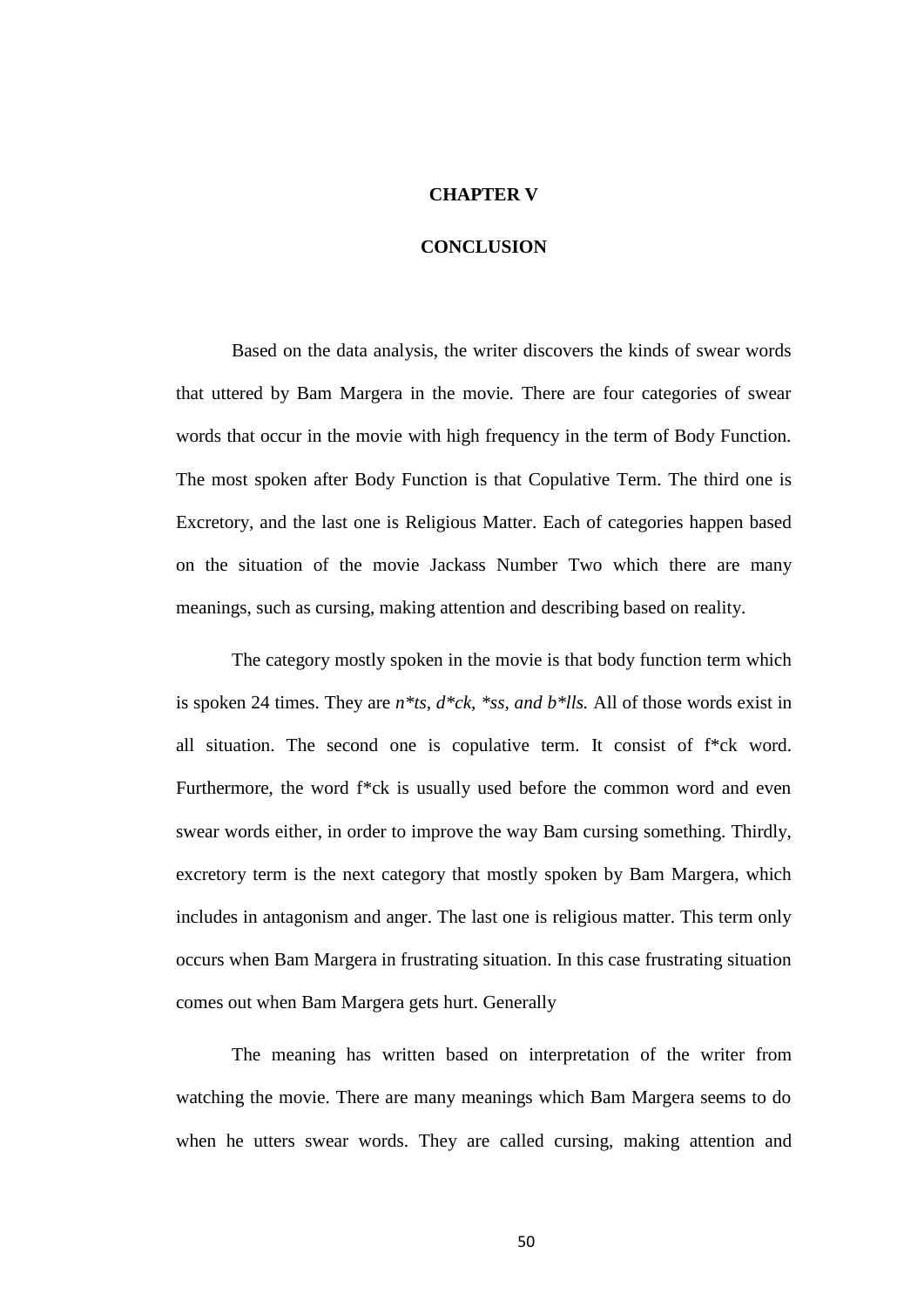describe something real. Cursing is the most meaning that he intends to do in the certain scenes, because there are so many scene involving him to get hurt.

All of the meanings and situations are interpreted based on emotional issues that Bam Margera is experienced in the movie. Moreover, the use of swear words is based on the contextual society where swear words are produced friend to friend. It means that there is no offense happening during the movie. Therefore, the writer insist that no one not to say swear word in the situations or area where it is not necessary and not polite enough to say.

Hopefully, the findings of this study could give more understanding about swear words and this study would be beneficial for those who want to conduct research in the same practice.

## **SUGGESTION**

Swear word is generally considered as the bad language to speak. Bad does not always mean bad. It depends on how people see it in the different way, which the writer states firmly that bad things can be learned to get the good ones. I were meant to born with nothing. By knowing something bad, we will understand how the good thing look like.

The writer hopes this study can enrich the understanding of swear word. The writer means to send this message to all of the student that whether this study gives contributed or not to the next writer who would like to do research in the